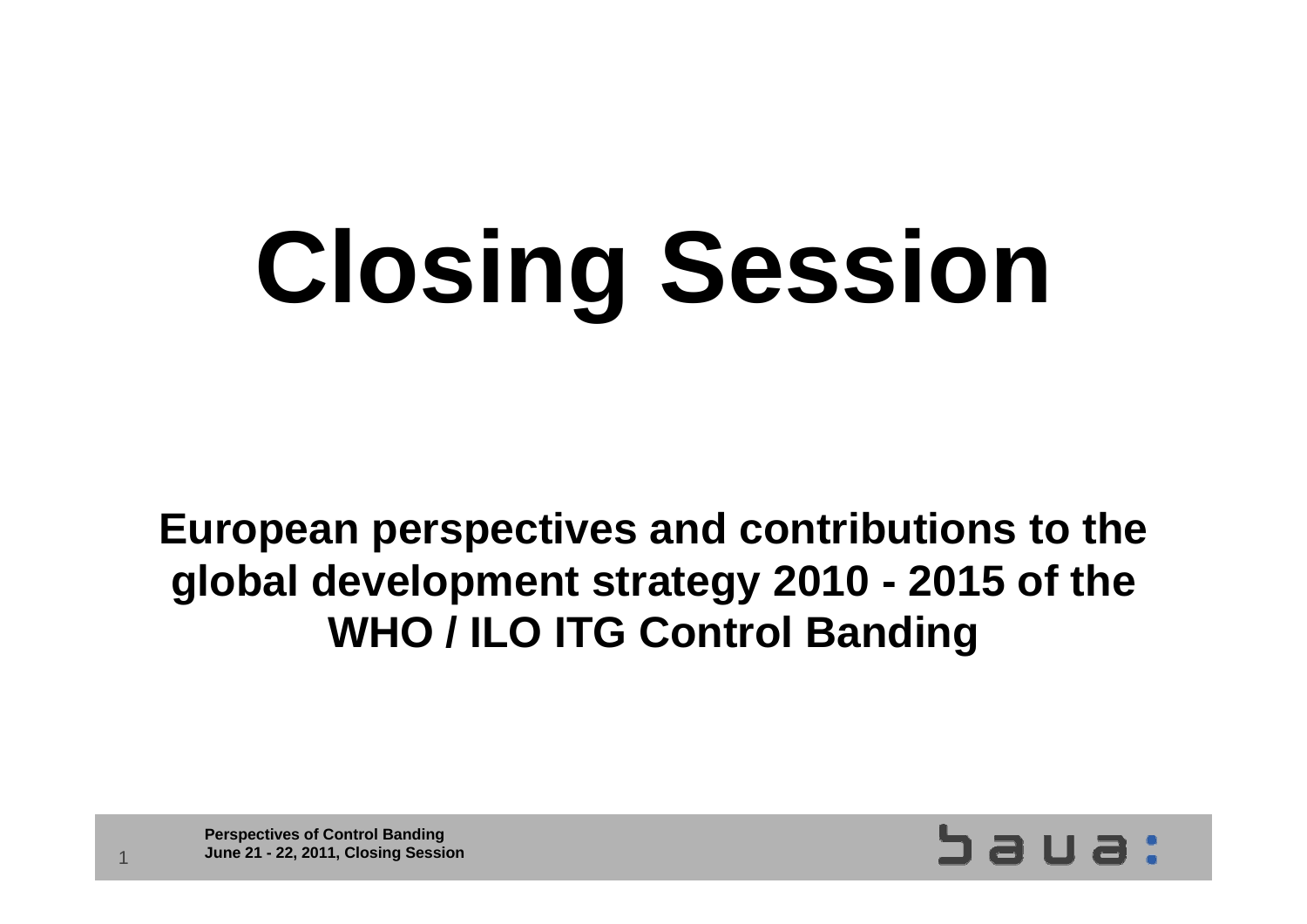# Actions

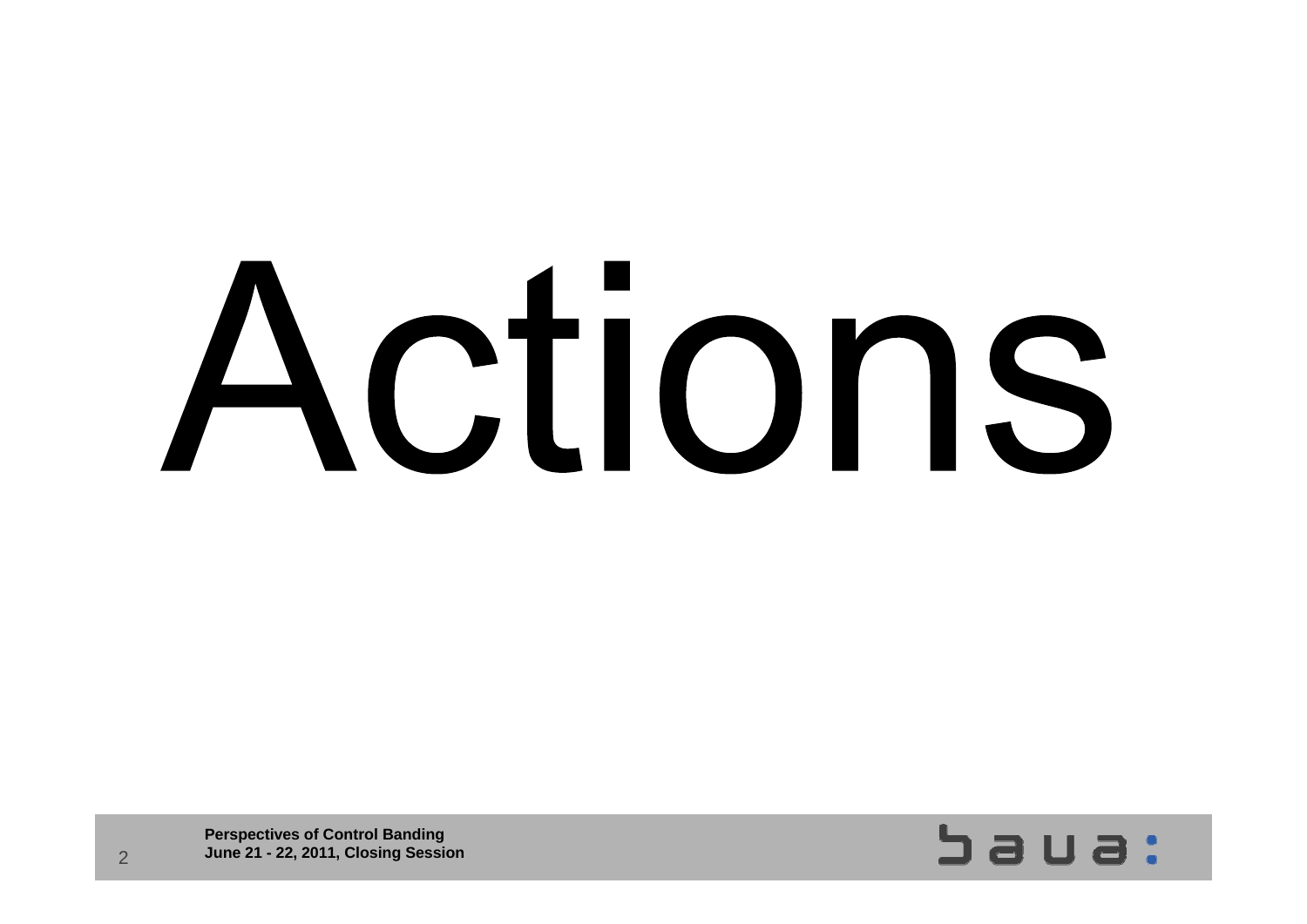# ITG 5-Year Work Plan 2010 - 15

Key Elements of the Global Development Strategy

### **Development**

**Toolkits to assist SMEs and larger industries** 

**Standardized control guidance sheets (CGS)**

**Expand existing toolkits and compile them to toolboxes for OSH**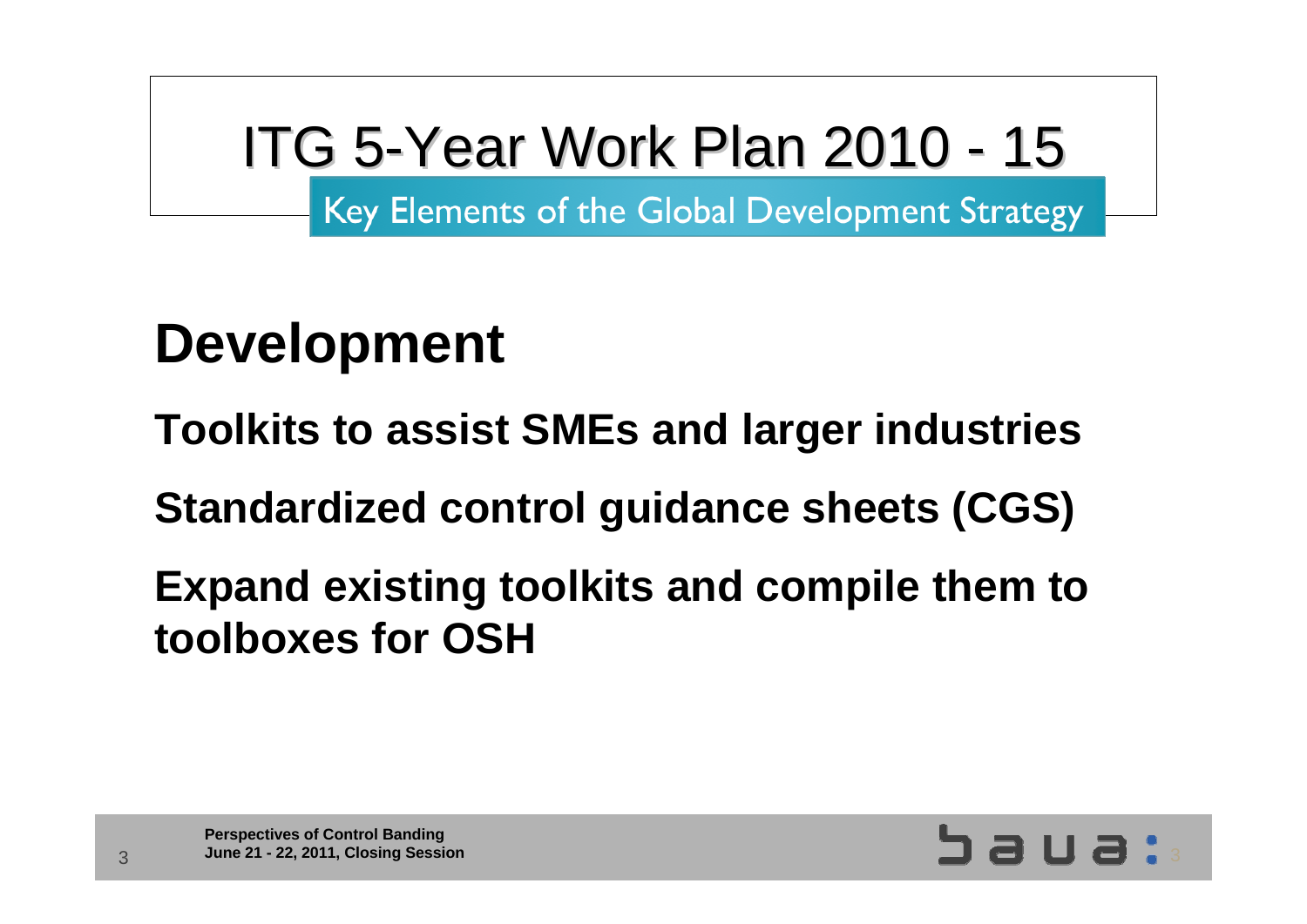#### **EU Developments**



**CB tools compatible to REACH / Chesar: Stoffenmanager 4.0/4.5, EMKG-Expo-Tool, ECETOC-TRA**



**a set of EU Control Guidance Sheets for standardized risk communication via SDS**



**CB tools for fire and explosion risks: EMKG 3.0, Stoffenmanager ATEX**



**Hazard models of CB tools adapted to CLP /GHS Stoffenmanager, EMKG**

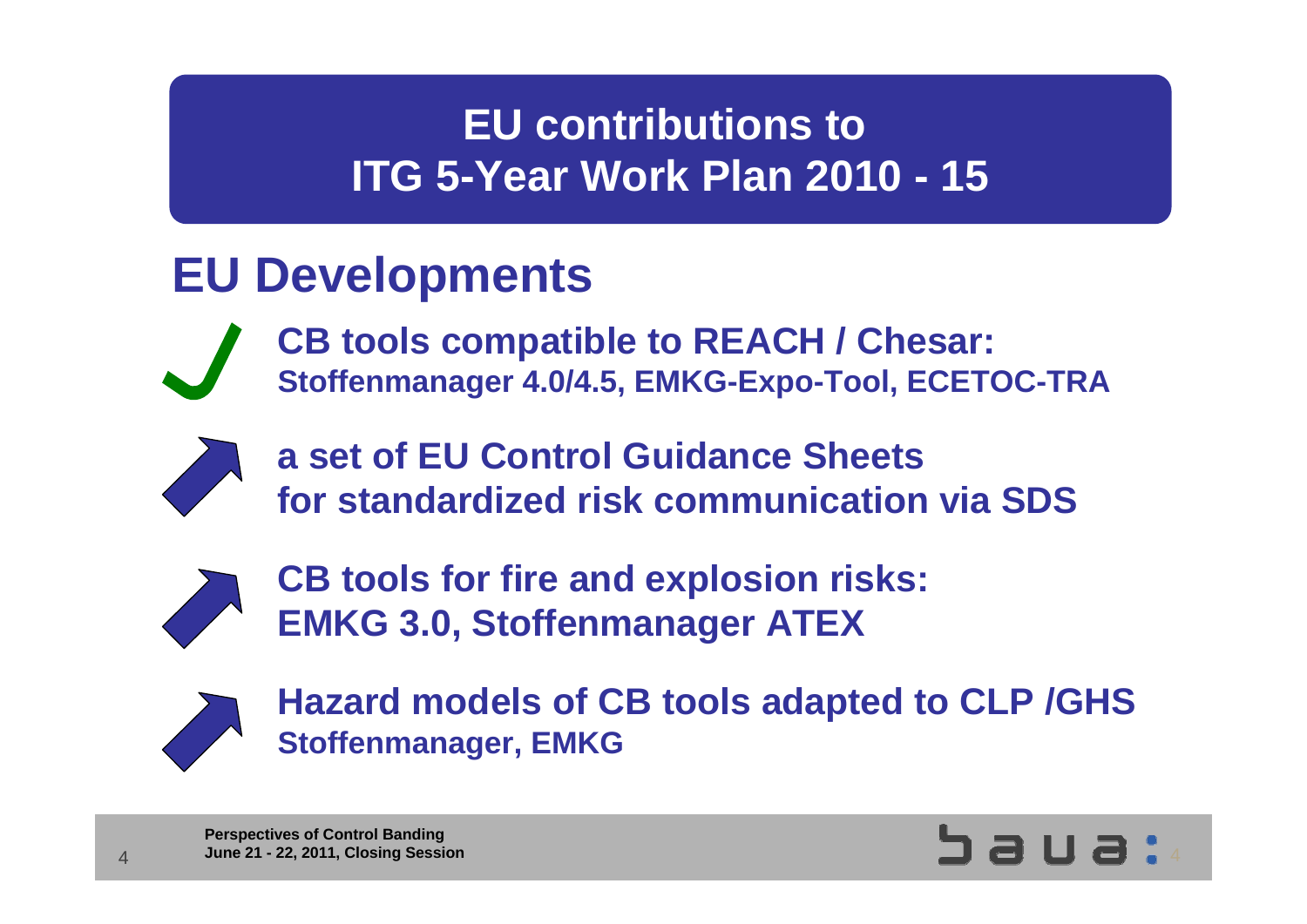#### **EU Developments (II)**



**Standardization of exposure scenarios in chemicals´ supply chains: ESCom**



**CB tools bundled in an EU OSH toolbox: OIRA**



**Risk assessment tools databases (EU-OSHA, GDA-DE, ....)**

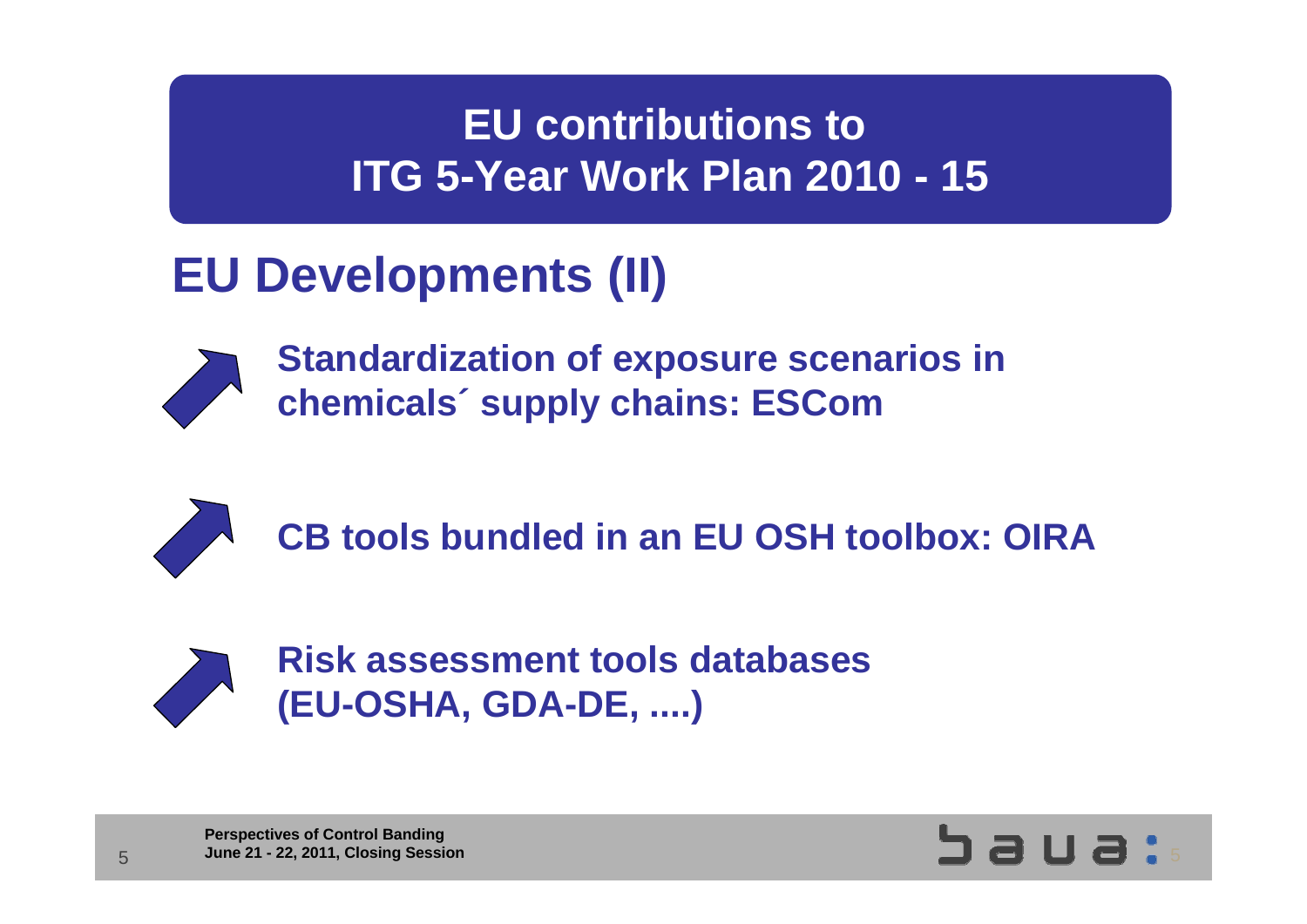# ITG 5-Year Work Plan 2010 - 15

Key Elements of the Global Development Strategy

# **Research**

**Evaluate existing toolkits and underlying models**

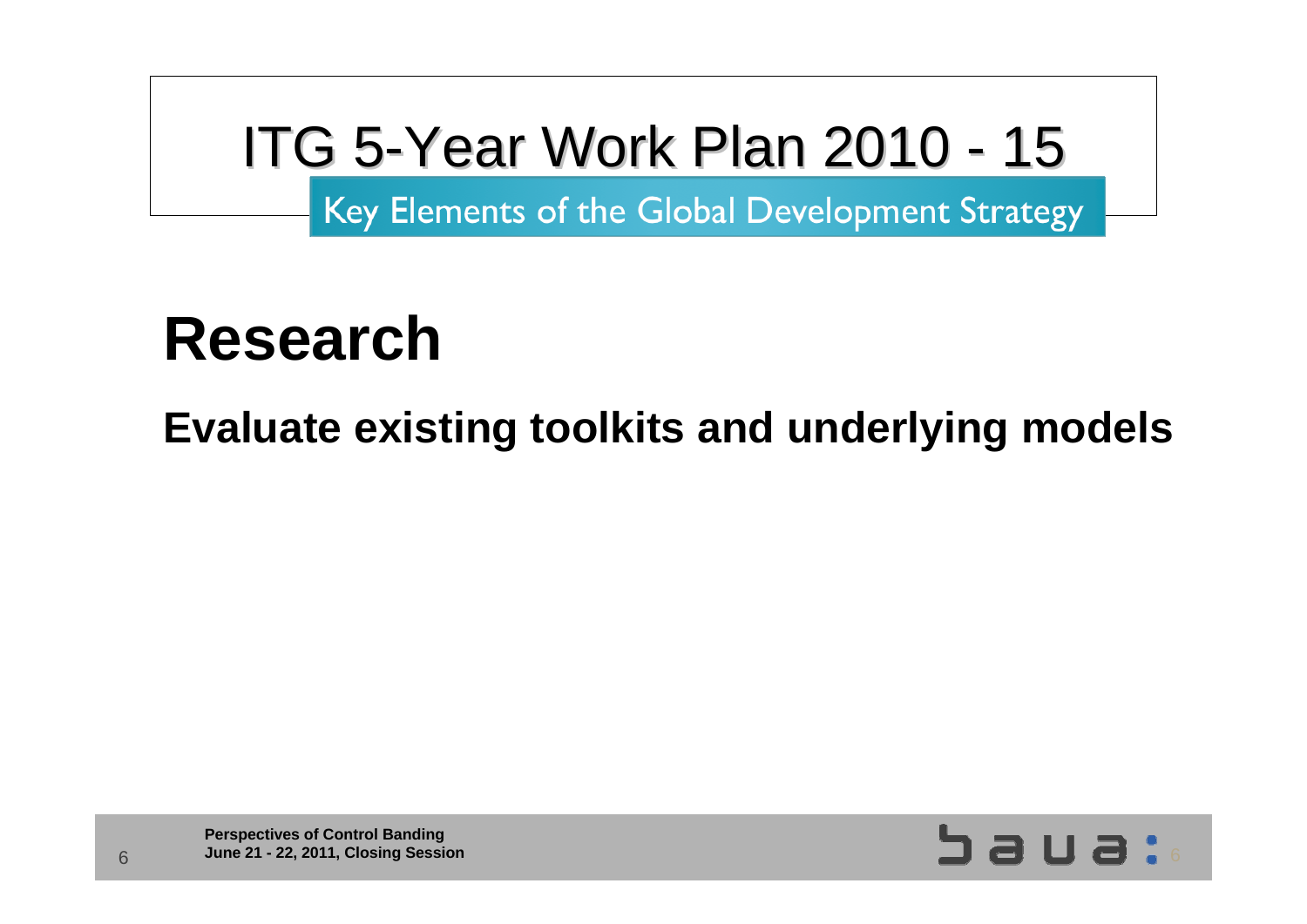### **EU Research (I)**

**Calibration and validation of CB inhalation models against exposure data: Stoffenmanager, EMKG**



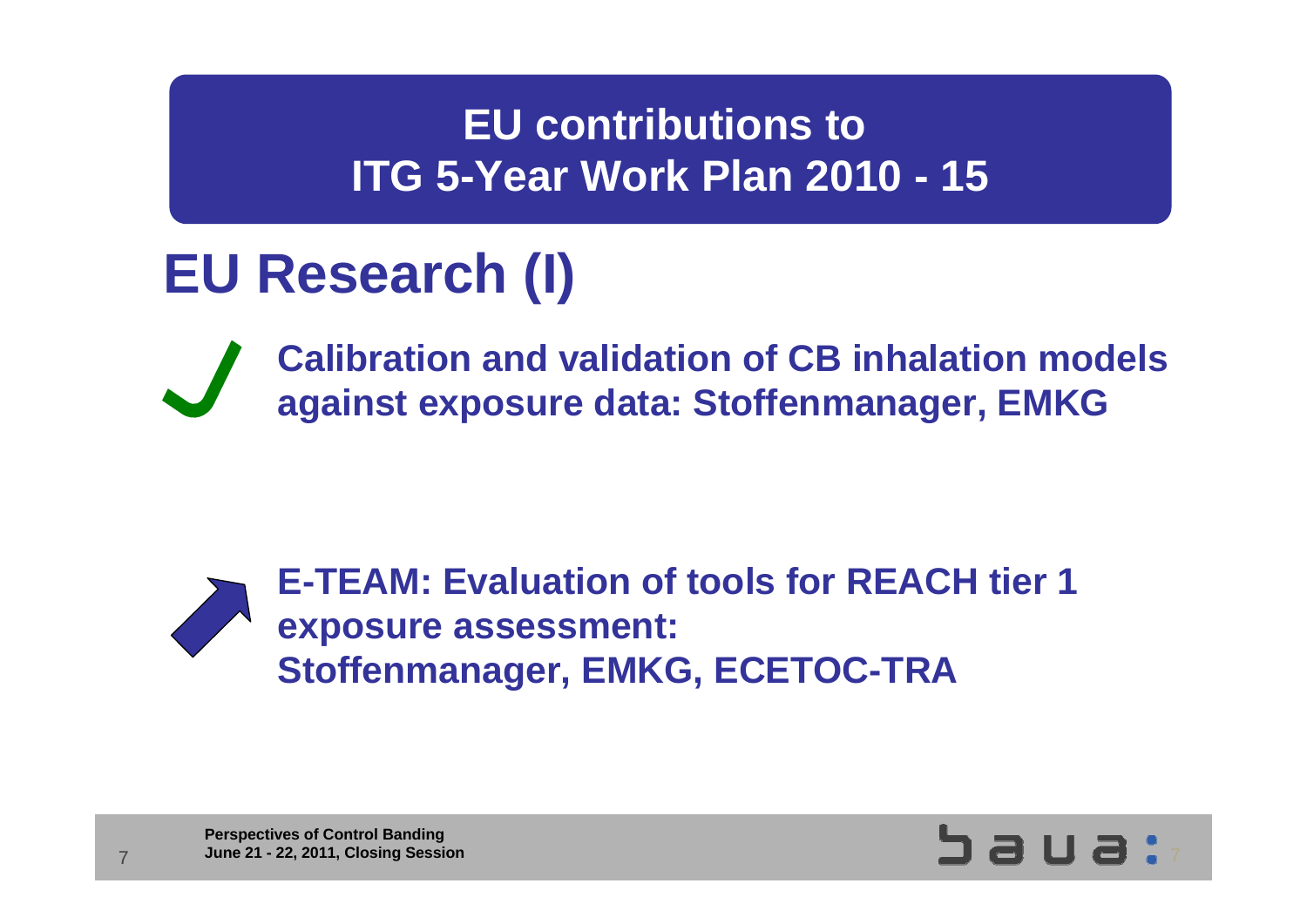# **EU Research (II)**

**Field studies ...**



**... on the effectiveness of Control Guidance Sheets for transfer activities**



**... to evaluate the performance of new and existing CB tools**



**Perspectives of Control Banding Derspectives of Control Banding**<br>
June 21 - 22, 2011, Closing Session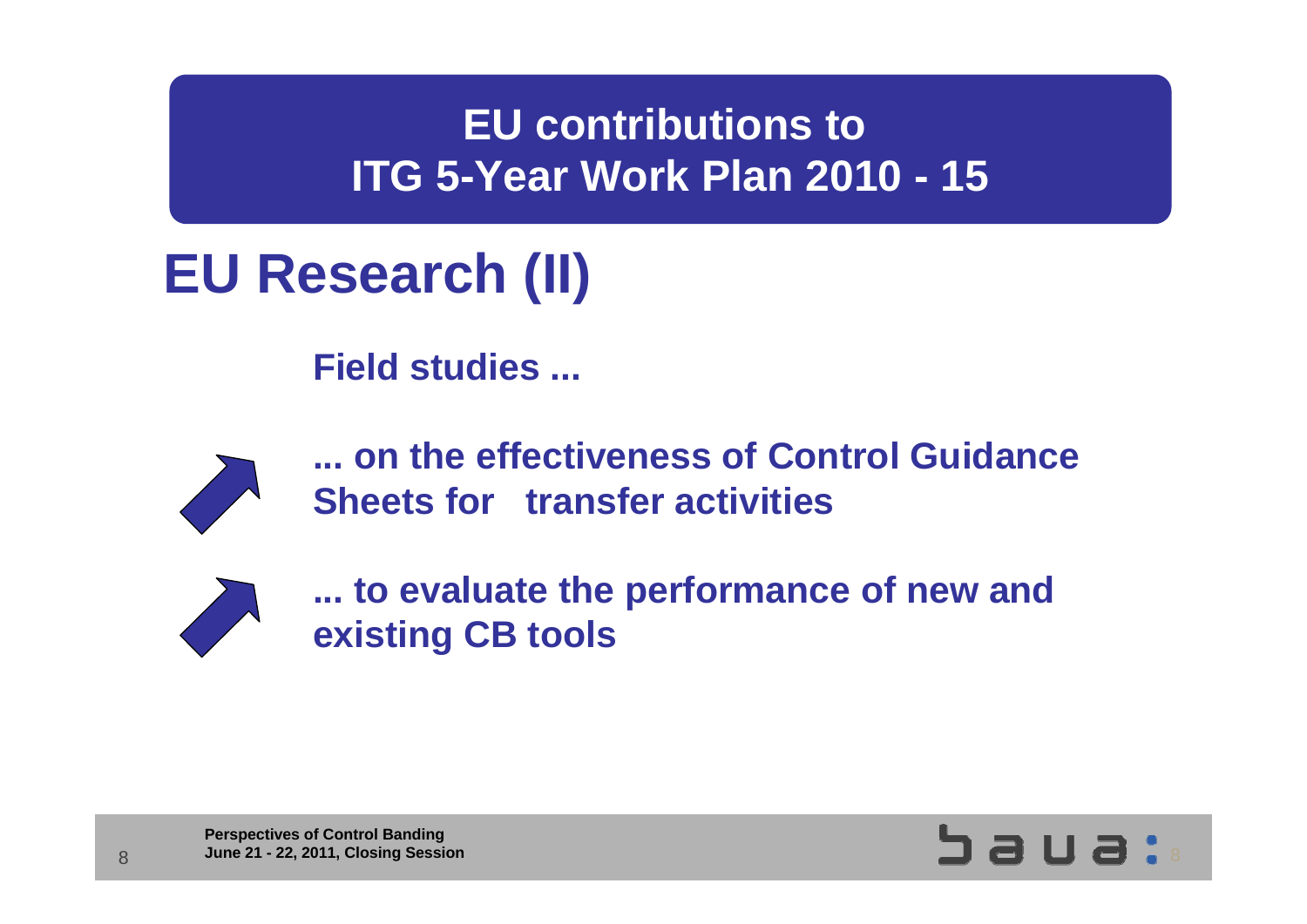# ITG 5-Year Work Plan 2010 - 15

Key Elements of the Global Development Strategy

# **Implementation**

**Perform regional CB Workshops**

**Identify the most promising areas for promoting Control Banding strategies and potential barriers for implementation** 

**Centralized database for Toolkit/Toolbox access** 

**Standardized qualitative risk assessment process**

**Bridge Industrial Hygienist & Occupational Physician gap** 

**Support OHLearning**

**Consistent funding for ITG Work Plan**

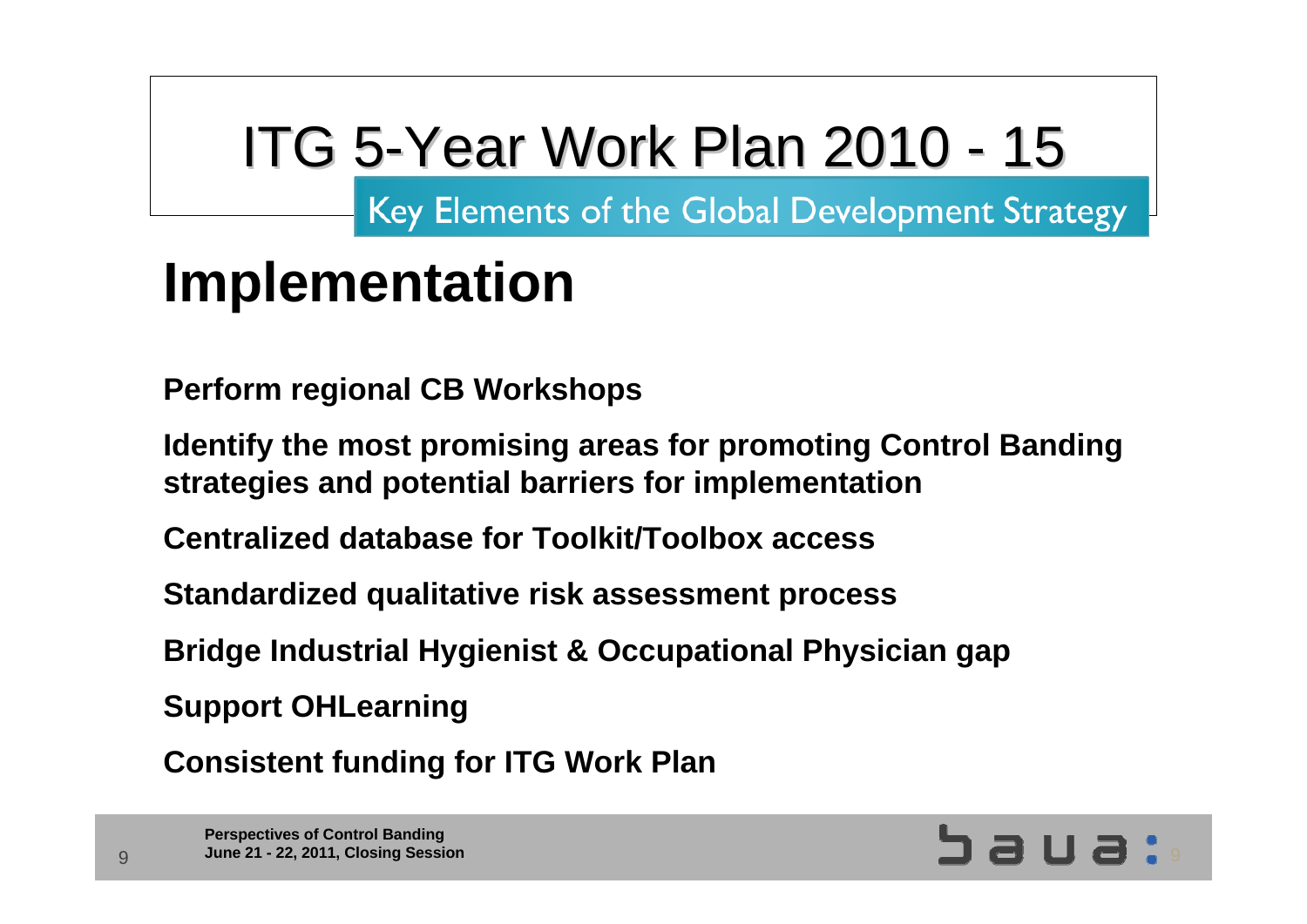### **EU Implementation (I)**

**Conference "Perspectives of Control Banding": a European regional CB workshop**

**Videos, new media, social networks and easy-to-use gadgets: Stoffenmanager / PIMEX, EMKG Kompakt**



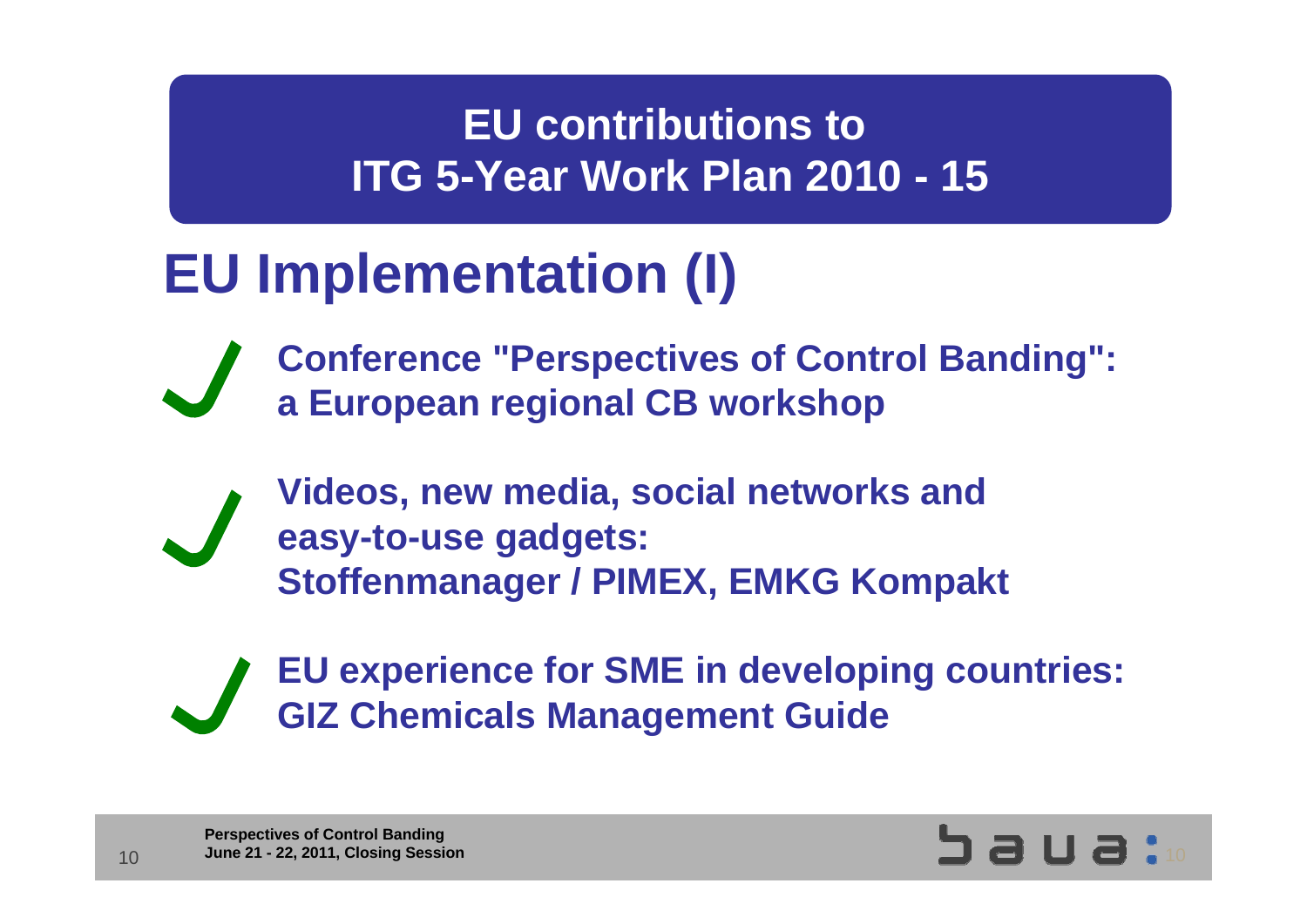# **EU Implementation (II)**



**training for OSH professionals**

**mainstreaming CB into tertiary education ... ... for chemists (Dortmund) ... safety engineers (Wuppertal) ... OSH professionals (Delft)**



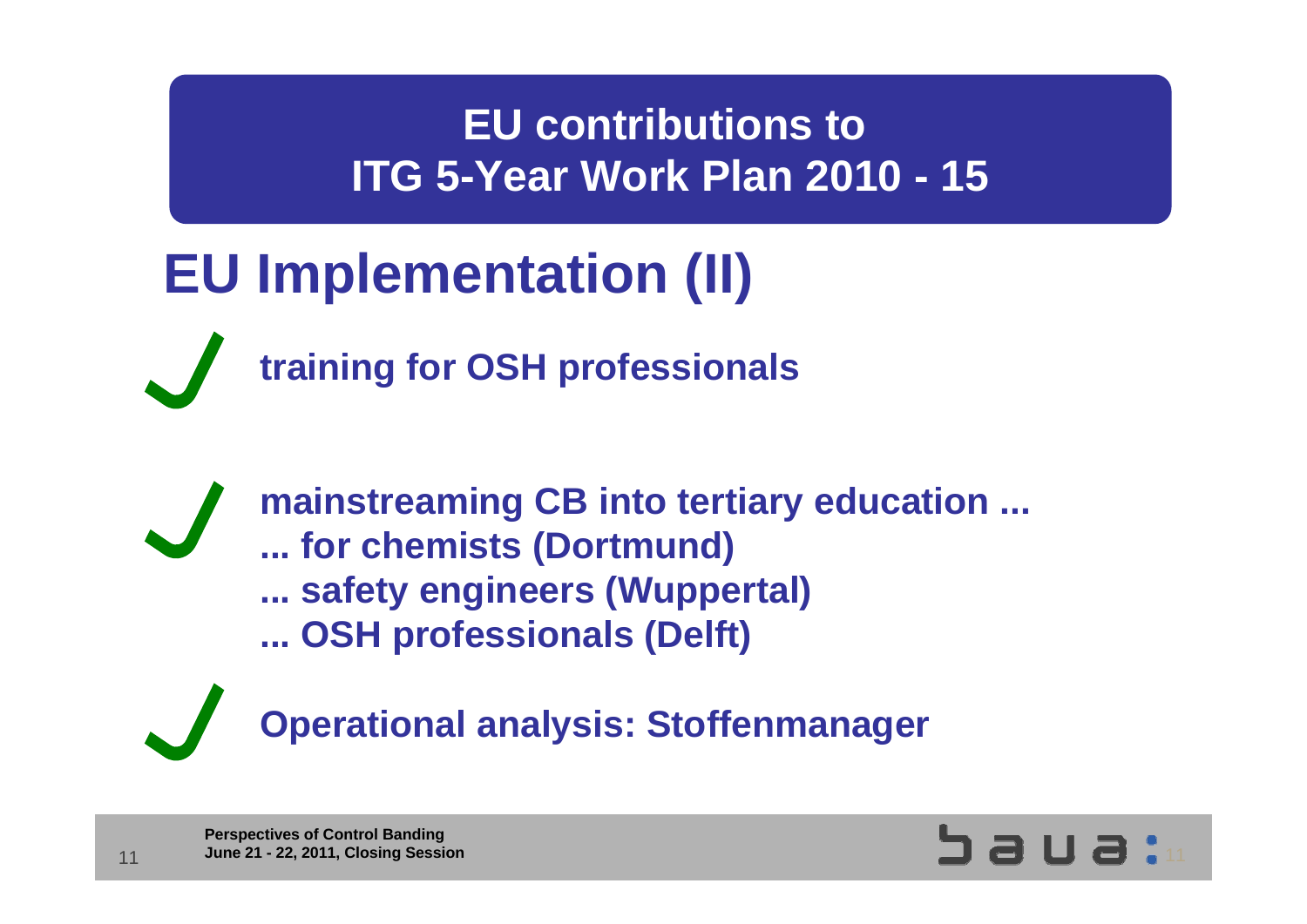# Visions

 $5a$ ua: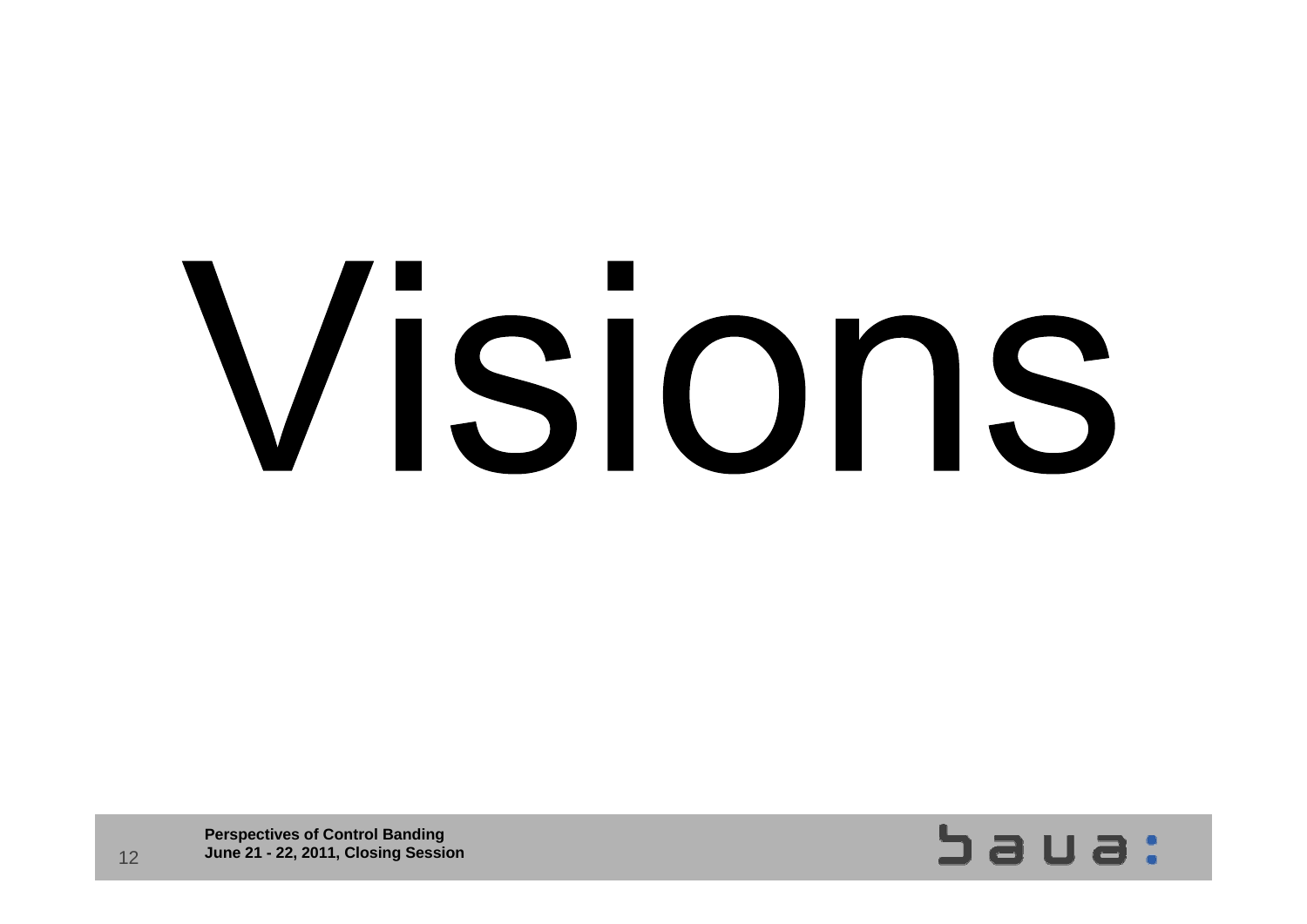### **Rick Niemeyer (NIOSH, US) in 2005**

#### **My major concern is, how are we going to meld all of these concepts of**

- REACH,
- GHS,
- COSHH Essentials,
- the International Chemical Control Toolkit (ICCT)
- Safety data sheets (SDS), and the
- International Programme on Chemical Safety (IPCS UNEP, ILO, WHO)
- International Chemical Safety Cards (ICSC)

**into a more globalized system to assess and manage risks in a more efficient, consistent, and worker friendly manner**.

**We already have many great individual efforts to address this issue, but consolidating these efforts into a useable system would be a great accomplishment.**



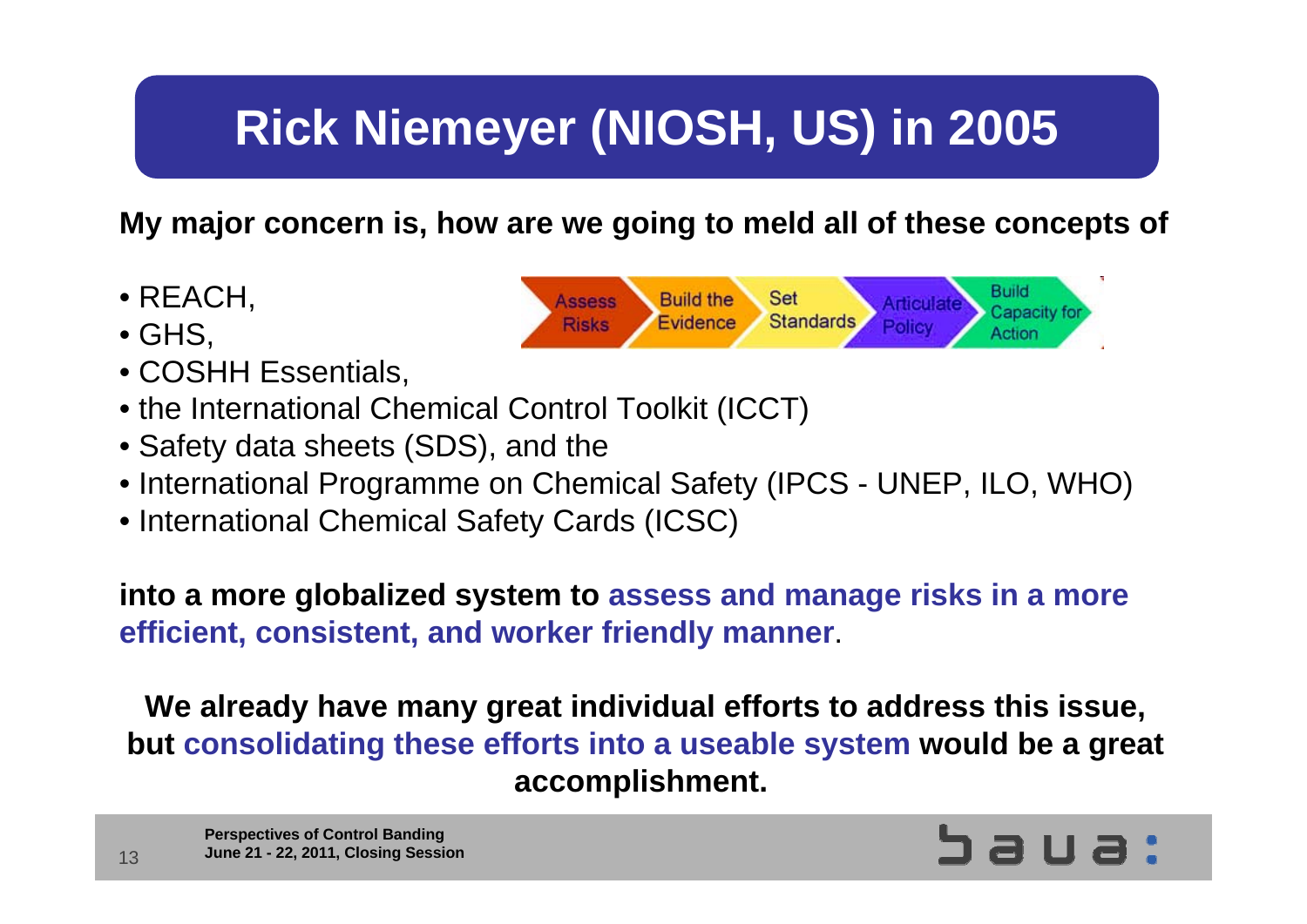#### **BAuA´s vision for 2020 (from 2008)**

**Control Banding is established world-wide to provide simple tools for workplace risk assessment of chemicals and standardised Control Guidance Sheets for task-related safety precautions.** 

**About 50 different Control Guidance Sheets are appreciated as standardized working practices and evaluated in field studies by means of workplace monitoring.**

**Many producers and importers use Control Banding tools and Control Guidance Sheets to set up exposure scenarios for REACH registration of their chemicals in the EU .** 

**Control Banding toolkits for all relevant workplace hazards are available and combined in a Risk assessment toolbox with a recognizable design.**

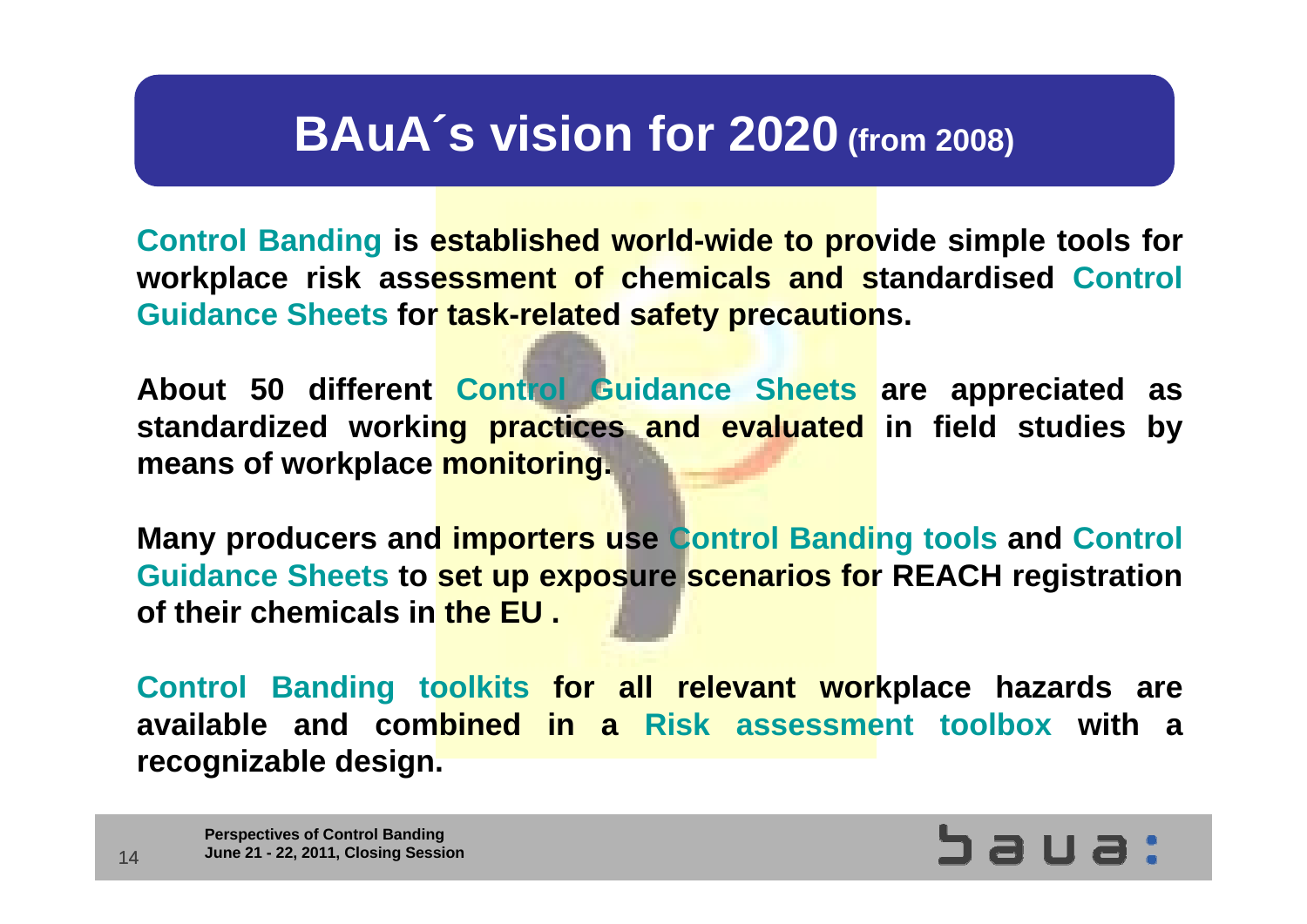#### **Dave Zalk´s vison for CB implementation**

- Applications smartphone apps to make CB easily accessible worldwide. A
- Banding standardizing the basics of CB across all OSHH professions. B
- Curriculum integrating CB into tertiary education in EU, US & globally. C

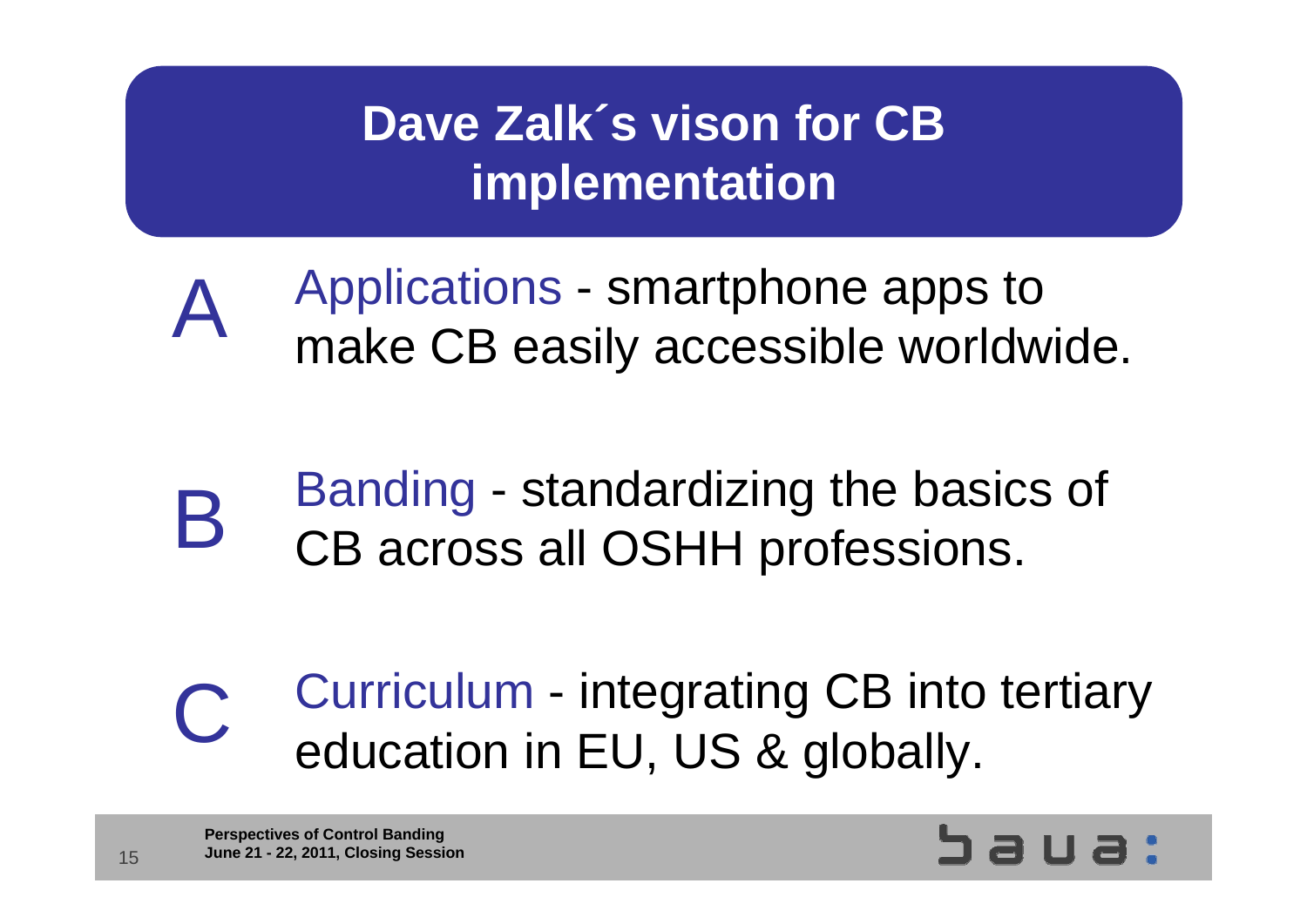# **The Future of Chemical Safety**

- • CLP will harmonize hazard communication for chemicals all over the world
- $\bullet$  REACH will provide better risk-related information along chemicals´ supply chains
- $\bullet$  Control Banding will help to put this information into OSH practice